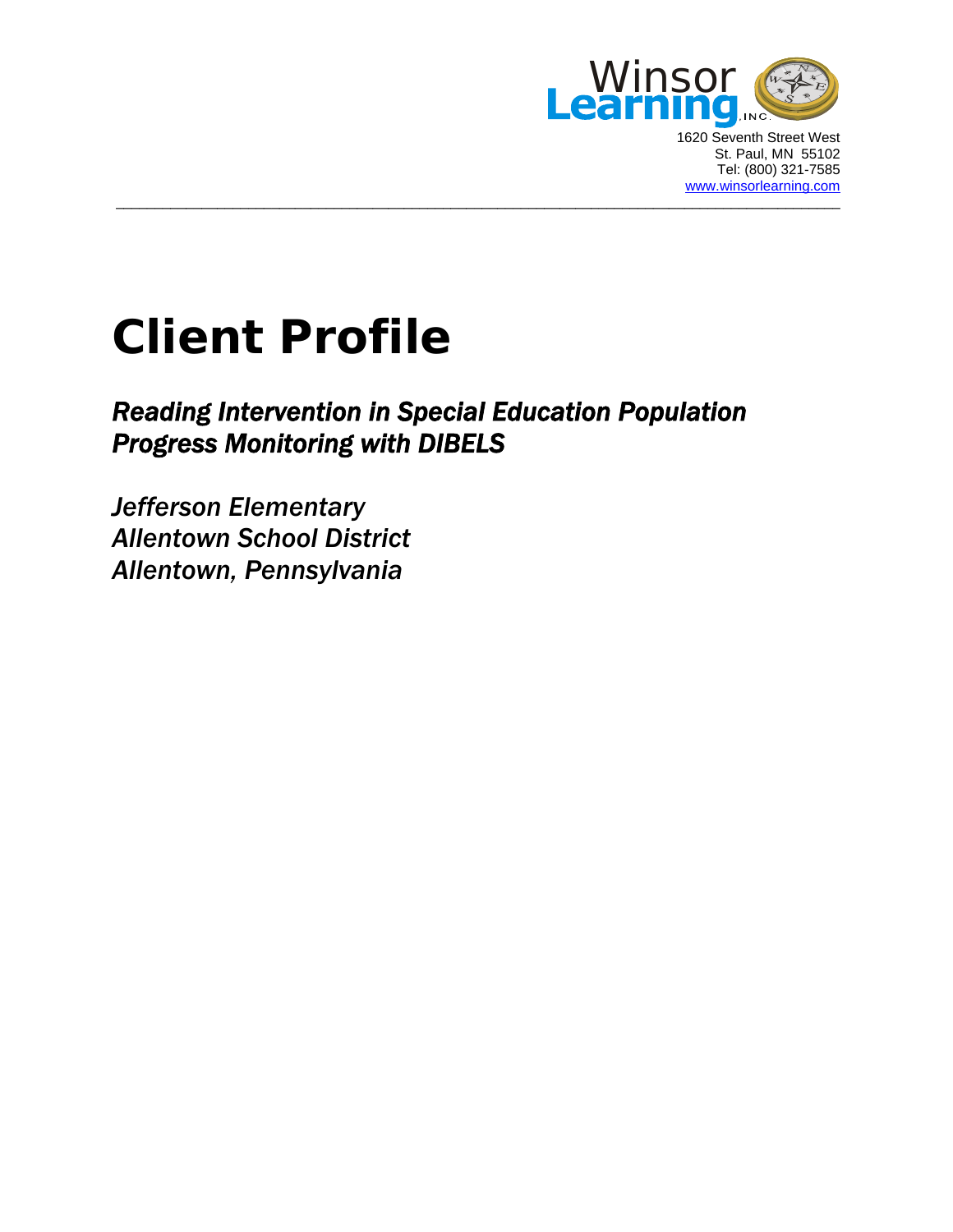## Client Profile

## Reading Intervention with Special Education Population Progress monitoring with DIBELS

Client: Jefferson Elementary School, Allentown School District, Allentown, PA

#### Demographics:

 1 Elementary school K-5 2003- Grade 1-5 2004- Grade 1-4

Instructional Setting:

 Special Ed. Break Out Groups Taught by Teachers and Paraprofessionals 30-40 minutes per session 3-5 sessions per week Small Group Instruction (4-6 Students)

Time Frame:

2 Academic Years of Implementation

Products and Service Purchased from Winsor Learning: 10 Teachers and Paras Trained Products & Services: 2 day installation training

 2 days of on-site coaching per year 10 Sonday System 1 Tool Kits purchased

Progress Monitoring:

 Monthly Assessment with Sonday System Students and Control Group After every three level in Sonday System

Assessment:

 DIBELS Criterion Referenced Spelling Test IOTA Reading Test

### Narrative:

A pilot program was started in the 2003-04 School year in which Special Ed students showed gains in Reading and Spelling using Sonday System assessments. In the winter of 2004 this school district implemented the DIBELS assessment to identify and monitor struggling students. Three out of four grades saw greater gains using the Sonday System. By the end of the year, this school chose to adopt the Sonday System as an intervention in Grades 1-5. Using the Sonday System with younger students has prevented difficulties in later grades.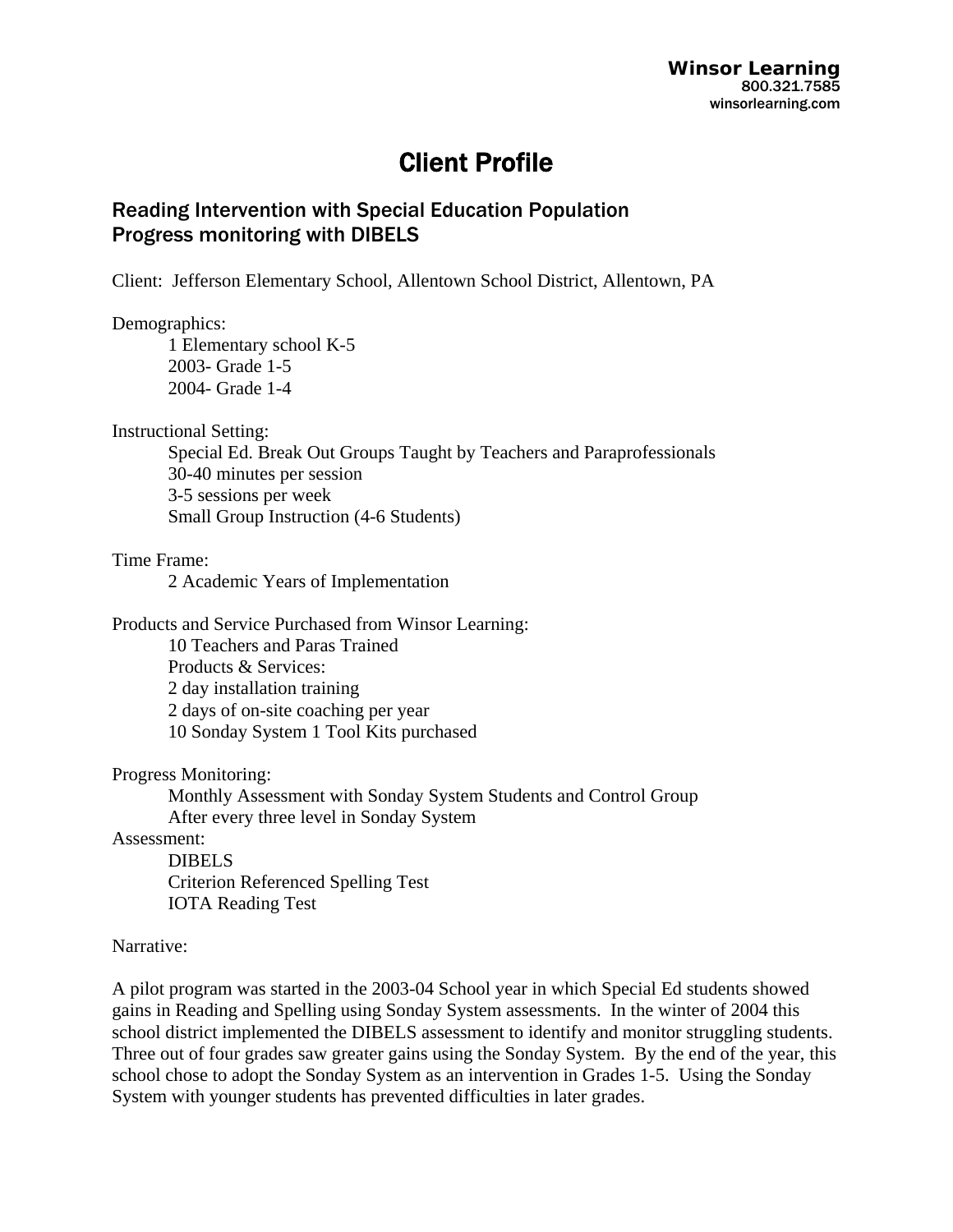







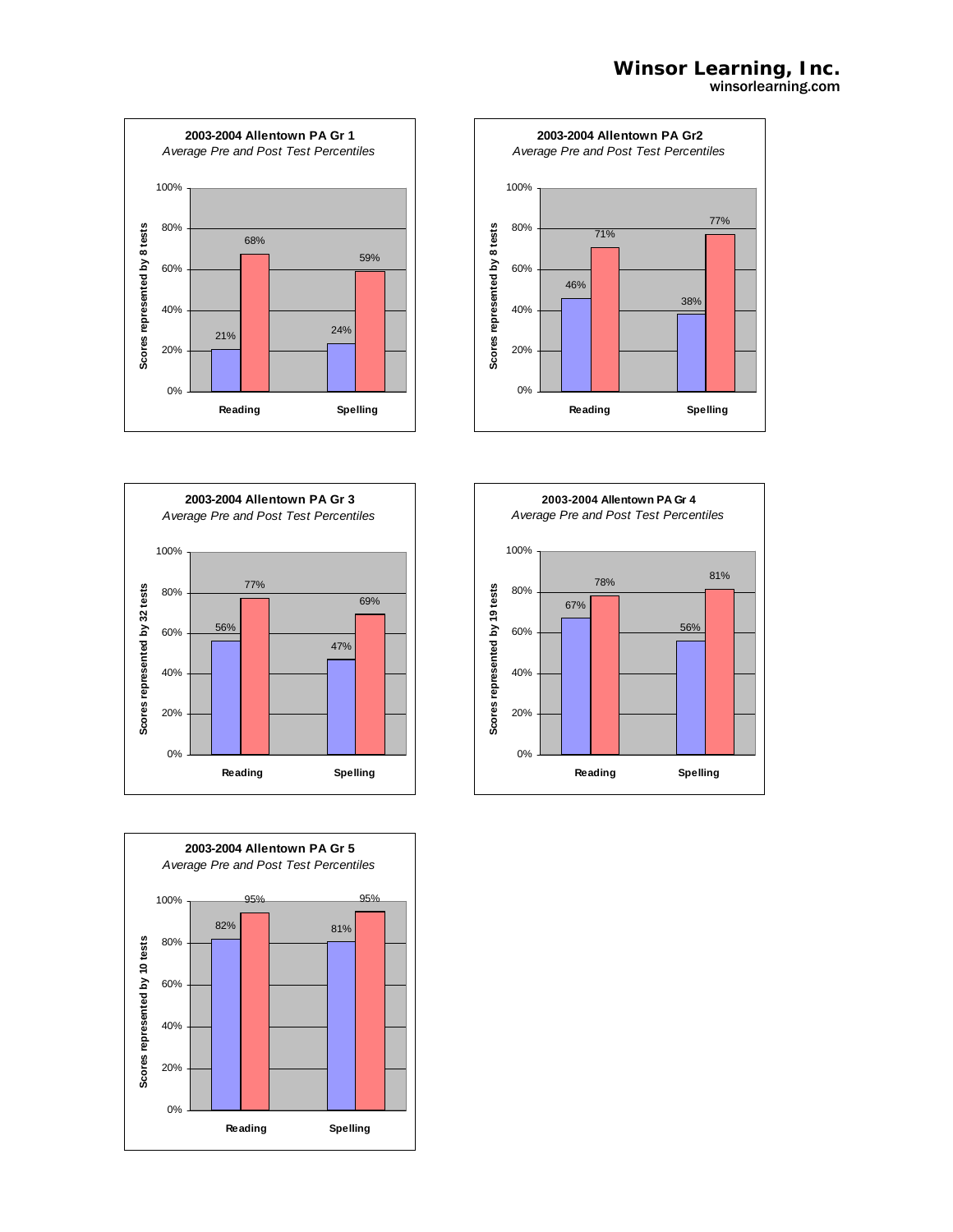









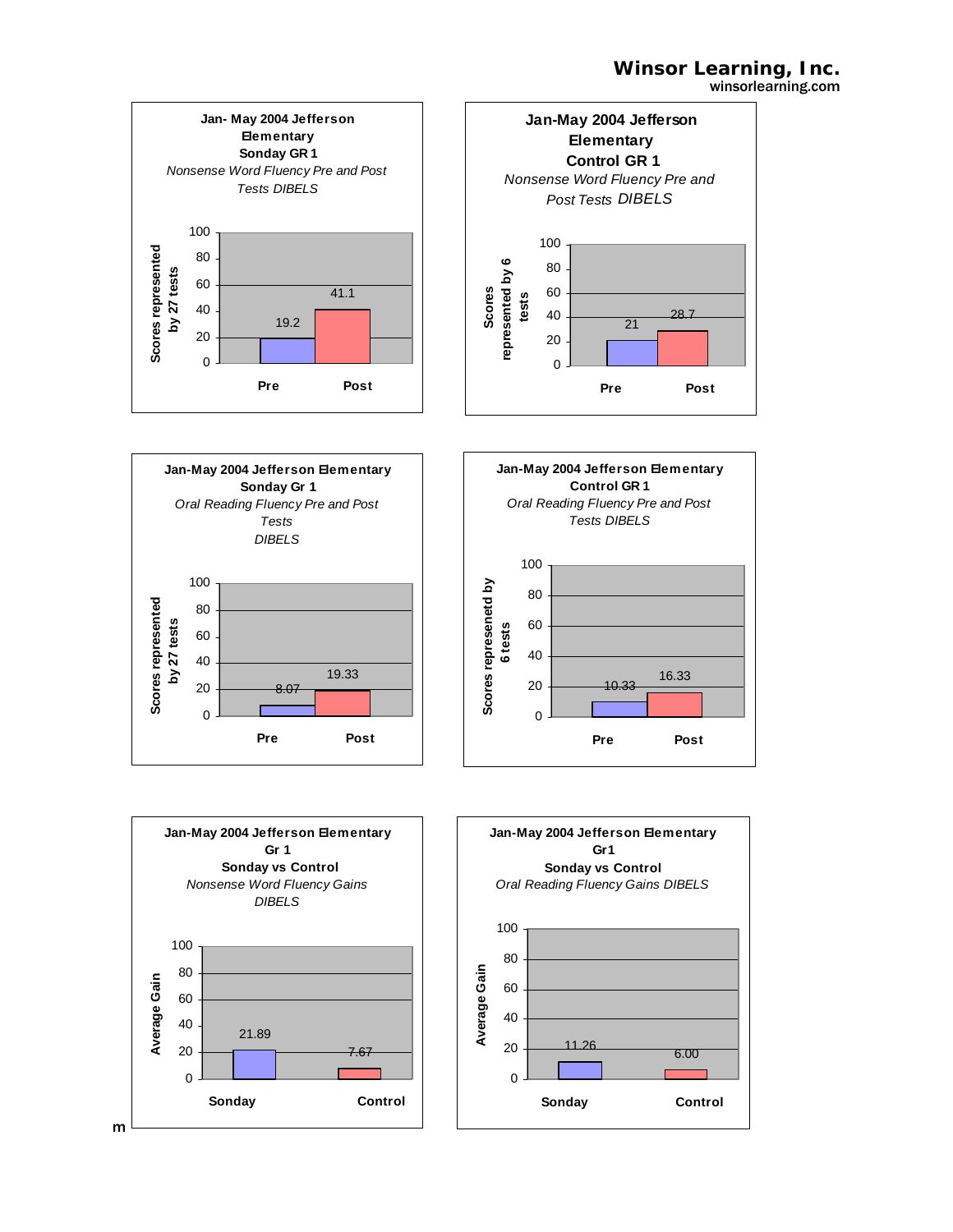



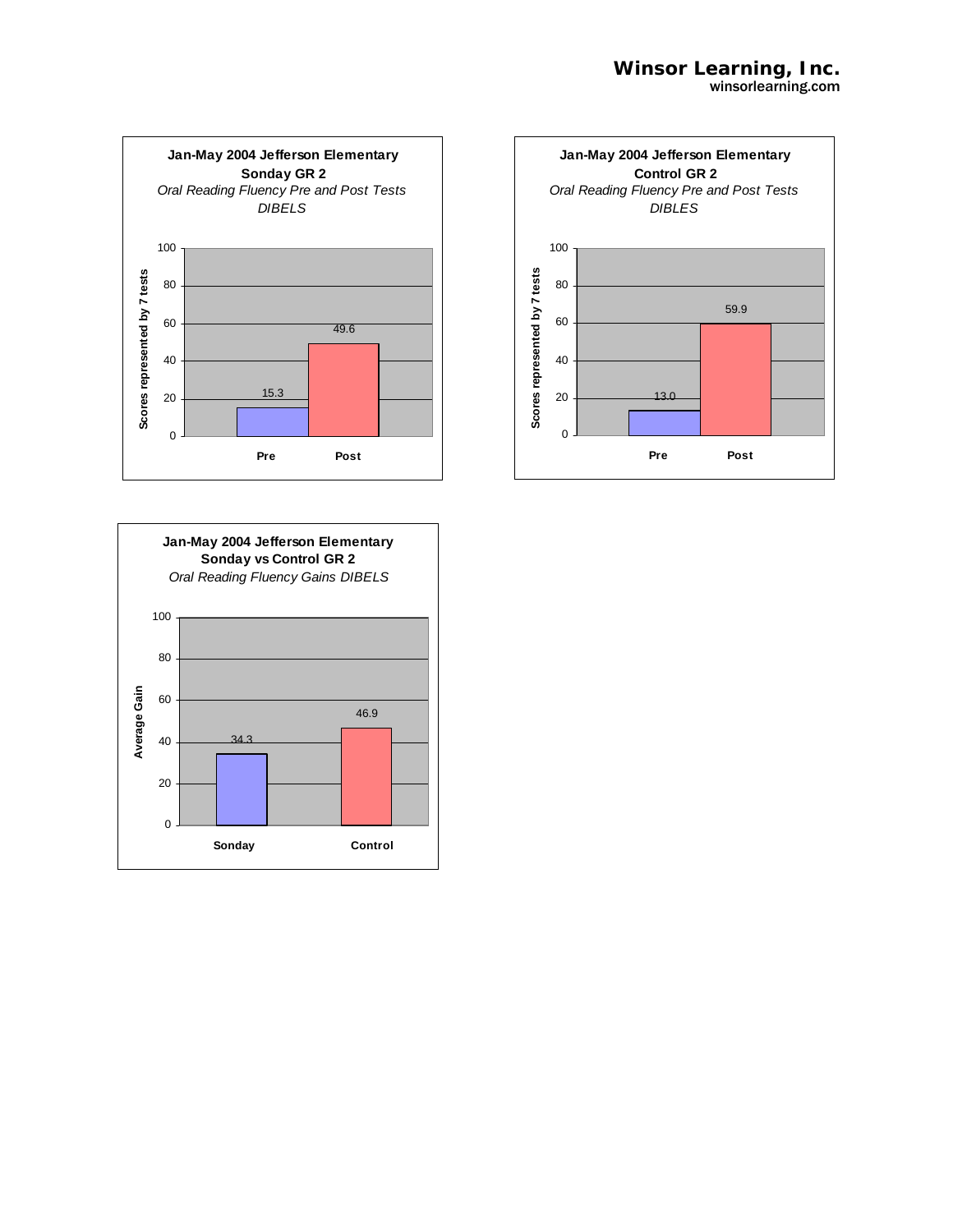